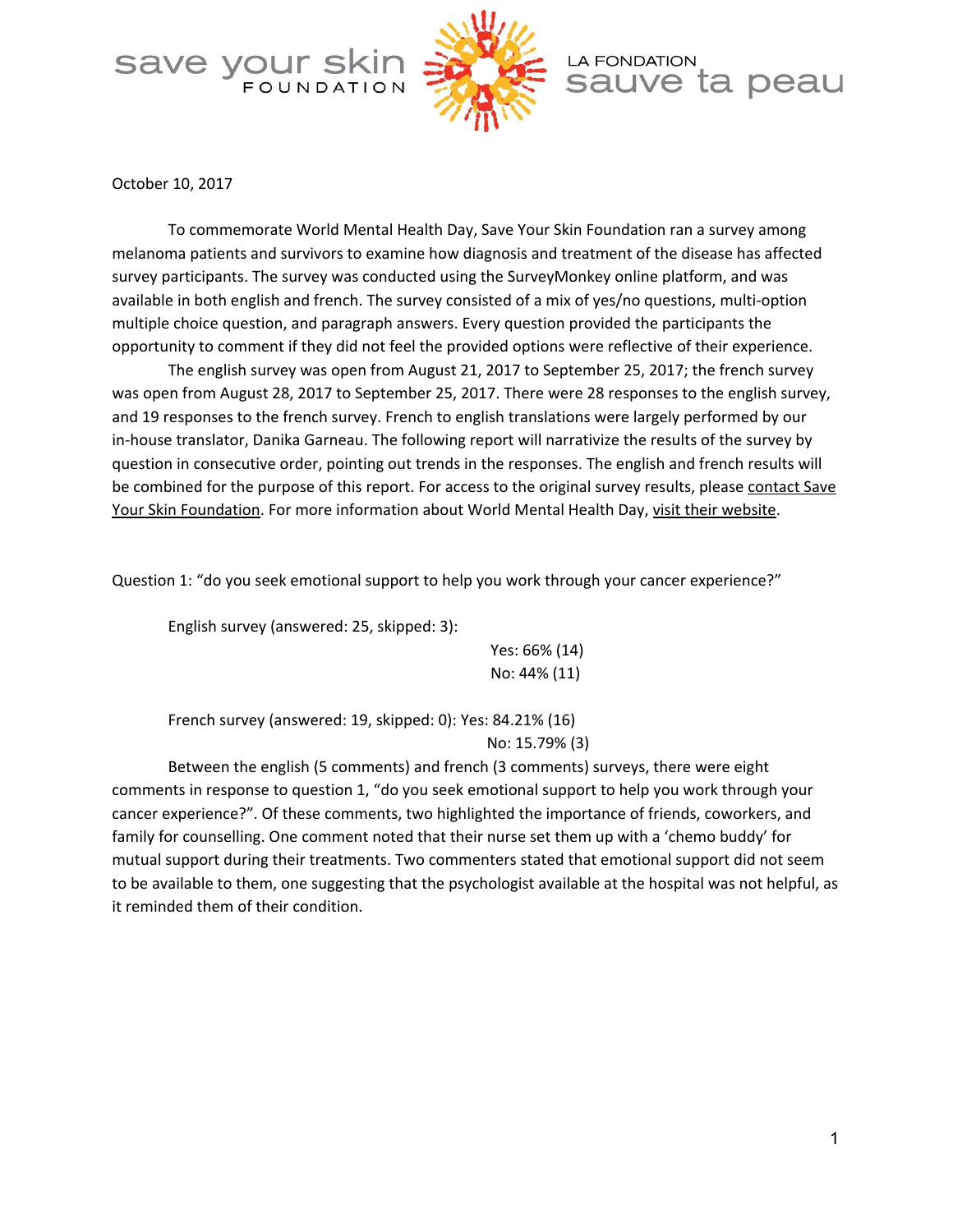





Question 2: "what kind of support do you seek? Check all that apply."

English survey (answered: 25, skipped: 3): melanoma support group: 44% (11) One-on-one therapy: 52% (13) Friends and/or family: 76% (19) Online therapist: 0% (0) Exercise: 48% (12)

French survey (answered: 19, skipped: 0): melanoma support group: 68.42% (13) One-on-one therapy: 31.58% (6) Friends and/or family: 63.16% (12) Online therapist: 10.53% (2) Exercise: 26.32% (5)

There were seven comments (english: 6, french: 1) in response to question 2, "what kind of support do you seek? Check all that apply". Two of these comments specified the support groups they participated in (Gilda's Club and Médication), and another specified that they looked for blogs online. Regarding physicality, one comment specified taking long walks, and one expressed interest in meditation and energy care.

Question 3: "if you have not sought emotional support, why not? Check all that apply"

English survey (answered: 14, skipped: 14): not interested: 35.71% (5)

Nervous: 21.43% (3) Hasn't worked for me in the past: 0% (0) Financial difficulties: 14.29% (2) Difficult to access: 21.43% (3) Physical limitations: 0% (0) Didn't know it was available: 35.71% (5)

French survey (answered: 8, skipped: 11): not interested: 12.50% (1)

Nervous: 25% (2) Hasn't worked for me in the past: 0% (0) Financial difficulties: 62.50% (5) Difficult to access: 12.50% (1) Physical limitations: 12.50% (1) Didn't know it was available: 0% (0)

There were nine comments (english: 7, french: 2) in response to question 3, "if you have not sought emotional support, why not? Check all that apply". One of these suggested that the responder did not realize that emotional support was a possibility for them other than through patient organizations like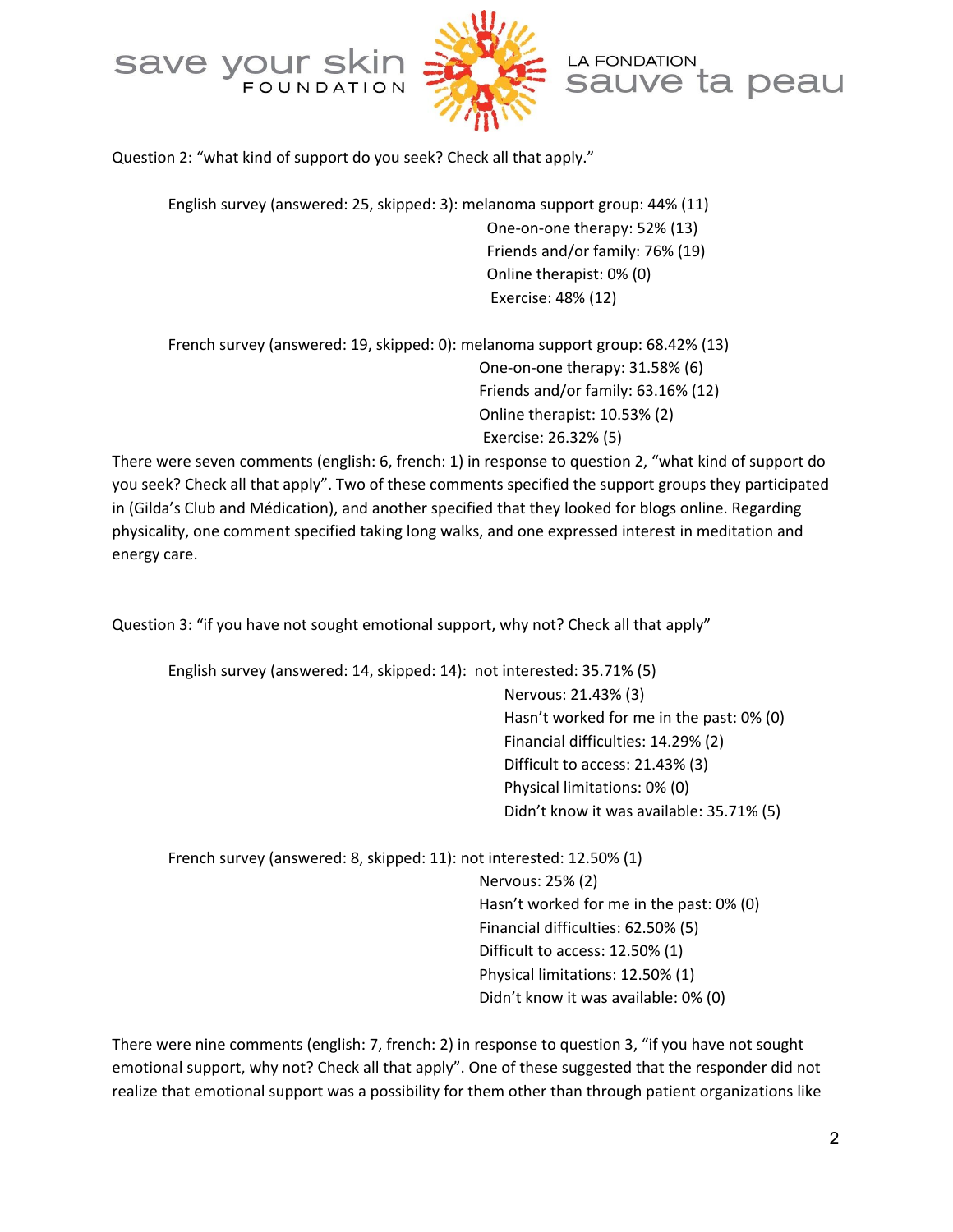





Save Your Skin. In two of the comments, the participant did not feel that they needed professional support, one because they were comfortable enough with their treatment plan that they were not concerned about their future, and the other felt sufficiently supported by their family and friends; another comment suggested that professional therapy would not be the kind of support that they required. One comment noted that they were unable to afford professional therapy, but were a part of online support groups and looked to other melanoma patients for support.

Question 4: "if you have not been able to receive emotional support, do you wish you could have?"

English survey (answered: 16, skipped: 12): Yes: 62.50% (10) No: 37.50% (6)

French survey (answered: 16, skipped: 3): Yes: 93.75% (15) No: 6.25% (1)

There were six comments (english: 6, french: 0) in response to question 4, "if you have not been able to receive emotional support, do you wish you could have?". Three of these suggested that the question was not applicable to the survey participant, and one commenter stated that they were completely satisfied with the support they received from friends, family, and patient organizations, such as Save Your Skin.

Question 5: "what kinds of subjects would you like to discuss in an emotional support setting? Check all that apply."

English survey (answered: 21, skipped: 7): fear: 85.71% (18) Grief: 52.38% (11) End-of-life planning: 33.33% (7) Family support: 47.62% (10) Survivorship: 76.19% (16) Hope: 76.19% (16) Next steps: 71.43% (15) Living with cancer: 66.67% (14) French survey (answered: 19, skipped: 0): fear: 73.68% (14) Grief: 36.84% (7) End-of-life planning: 36.84% (7) Family support: 31.58% (6)

Survivorship: 52.63% (10)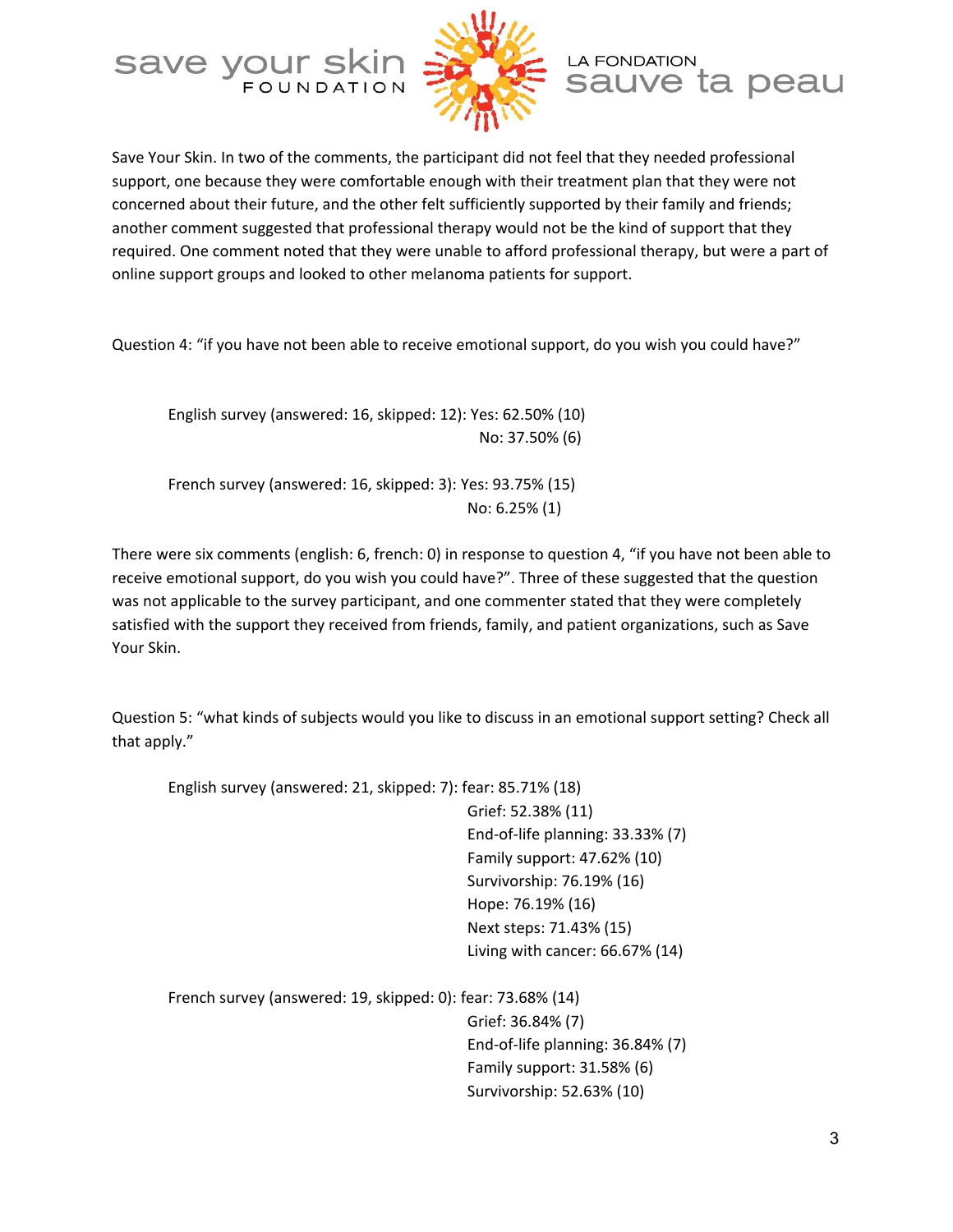



Hope: 68.42% (13) Next steps: 42.11% (8) Living with cancer: 73.68% (14)

There were seven comments (english: 6, french: 1) in response to question 5, "what kinds of subjects would you like to discuss in an emotional support setting? Check all that apply". Additions to the list of subjects that could be discussed in a therapeutic setting included family planning, advice for keeping life as 'normal' as possible (the commenter specifically cited outdoor recreation activities), and one commenter suggested "self-esteem, difficulty accepting ugly scars, drastic changes in life patterns, permanent medical history and prescriptions. Quality of life, ie. no more sun or tanning," also mentioning that they "sometimes feel like I have PTSD from the whole experience, and it is a permanent life change" (English survey, question 5 comments).

Question 6: "do you find that support is available to you in your location?"

English survey (answered: 25, skipped: 3): yes: 68% (17) No: 32% (8)

French survey (answered: 17, skipped: 2): yes: 29.41% (5) No: 70.59% (12)

There were twelve comments (english: 9, french: 3) in response to question 6, "do you find that support is available to you in your location?". Four of these comments suggested that they were not made aware of any support services. Three comments cited geographical distance as a barrier to receiving support, while two comments mentioned that while support was available for them, it was through cancer types other than melanoma.

Question 7: "do you feel that your cancer care centre provides/promotes access to support services?"

English survey (answered: 24, skipped: 4): yes: 70.83% (17) No: 29.17% (7)

French survey (answered: 17, skipped: 2): yes: 35.29% (6) No: 64.71% (11)

There were seven comments (english: 4, french: 3) in response to question 7, "do you feel that your cancer care centre provides/promotes access to support services?". Five commenters were never made aware of emotional support resources by their cancer care centre, and one commenter believed that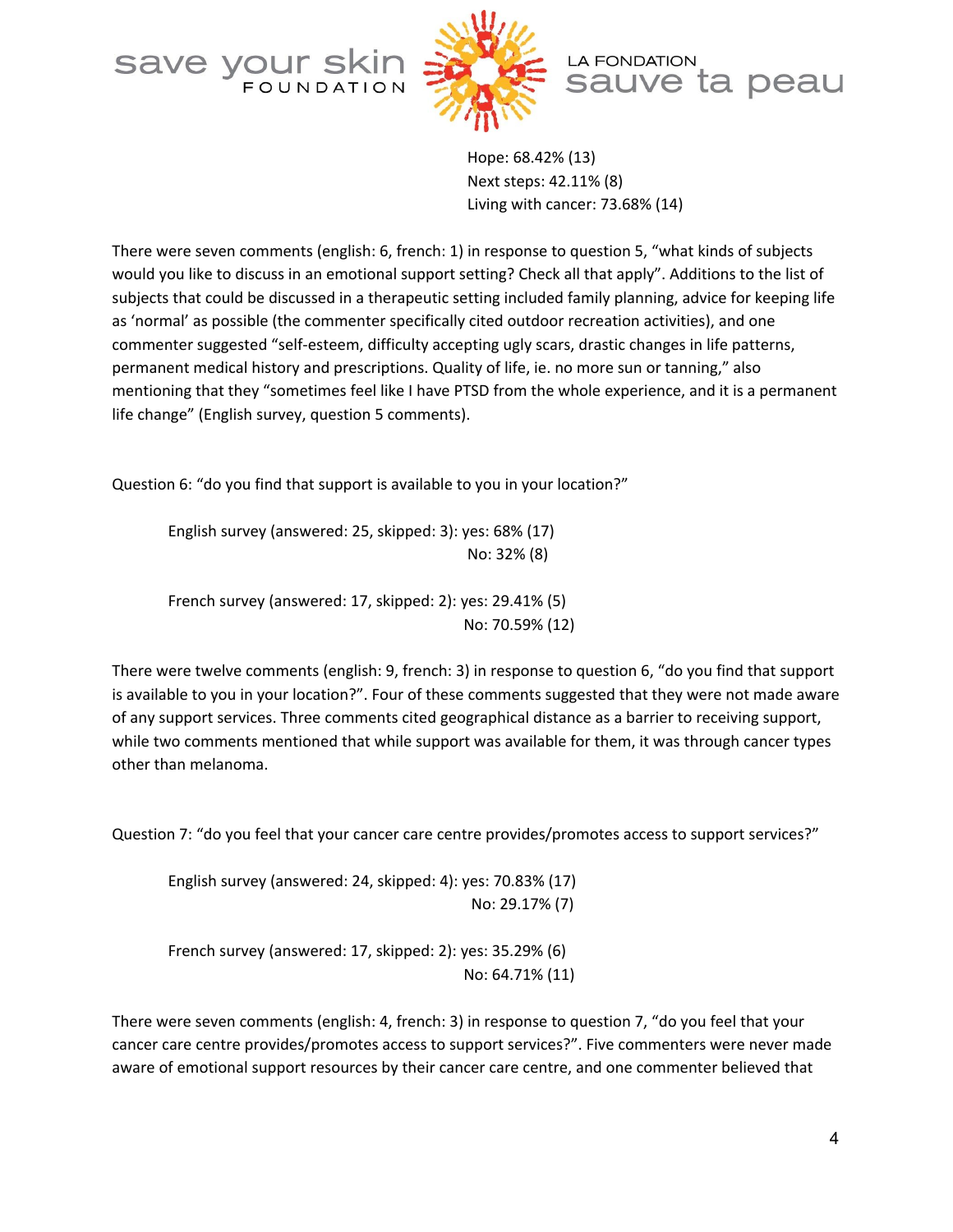





their cancer care centre did not offer any forms of mental health support. One additional commenter said that they were told of emotional support services by an independent Dermatologist.

Question 8: "does your insurance provider cover costs for therapy?"

English survey (answers: 25, skipped: 3): yes: 60% (15) No: 40% (10)

French survey (answered: 17, skipped: 2): yes: 64.71% (11) No: 35.29% (6)

There were eight comments (english: 4, french: 4) in response to question 8, "does your insurance provider cover costs for therapy?". One commenter did not have insurance, three were unsure whether therapy was covered by their insurance provider, and three did not have sufficient coverage from their insurance for therapy costs.

Question 9: "at what point in your treatment process do you seek emotional support? Check all that apply."

English survey (answered: 26, skipped: 2): diagnosis: 80.77% (21) Treatment: 73.08% (19) Post-treatment: 57.69% (15)

French survey (answered: 19, skipped: 0): diagnosis: 52.63% (10) Treatment: 52.63% (10) Post-treatment: 63.16% (12)

There were no comments in response to question 9.

Question 10: "if you stop pursuing emotional support after you finish treatments, why? Check all that apply."

English survey (answered: 16, skipped: 12): financial difficulties: 18.75% (3) Difficult to access: 31.25% (5) Didn't seem necessary: 68.75% (11)

French survey (answered: 10, skipped: 9): financial difficulties: 40% (4) Difficult to access: 40% (4)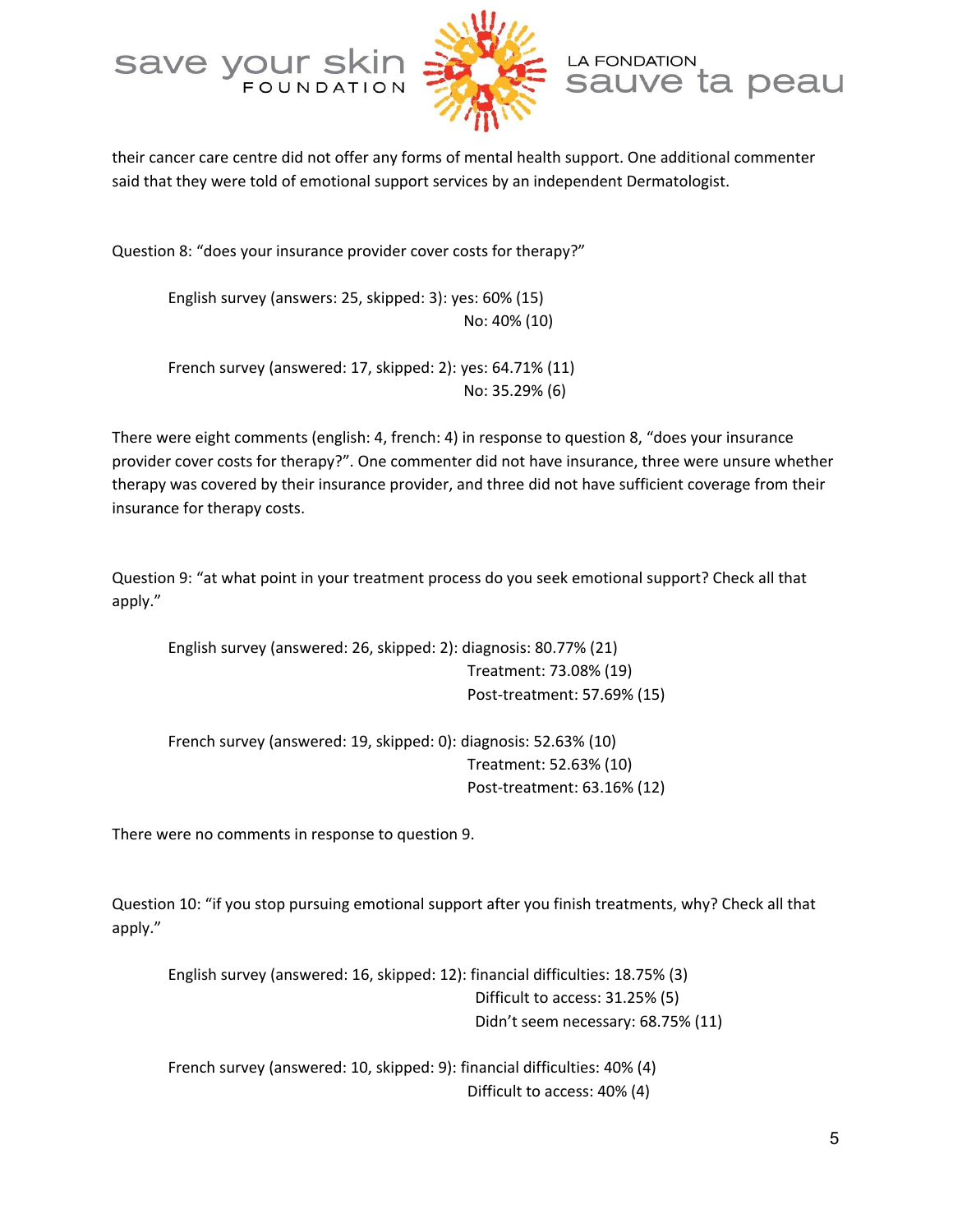

Didn't seem necessary: 20% (2)

There were ten comments (english: 7, french: 3) in response to question ten, "if you stop pursuing emotional support after you finish treatments, why? Check all that apply". Three of these comments suggested that the patient continued therapy after the end of their treatments. One person stopped because they could not afford to continue, one was not sure where to find treatment for survivors, and one felt that therapy would no longer be helpful.

Question 11: "do any members of your family seek emotional support?"

English survey (answered: 26, skipped: 2): yes: 26.92% (7) No: 73.08% (19)

French survey (answered: 19, skipped: 0): yes: 21.05% (4) No: 78.95% (15)

There were no comments regarding question 11.

Question 12: "have you ever gone to counselling in a family setting?"

English survey (answered: 27, skipped: 1): yes: 18.52% (5) No: 81.48% (22)

French survey (answered: 18, skipped: 1): yes: 27.78% (5) No: 72.22% (13)

There were no comments regarding question 12.

Question 13: "what would your ideal support system look like? Check all that apply."

English survey (answered: 28, skipped: 0): one-on-one therapy: 67.86% (19) Group therapy: 53.57% (15) Online therapy: 21.43% (6) Friends and/or family: 60.71% (17)

French survey (answered: 19, skipped: 0): one-on-one therapy: 73.68% (14) Group therapy: 52.63% (10) Online therapy: 26.32% (5)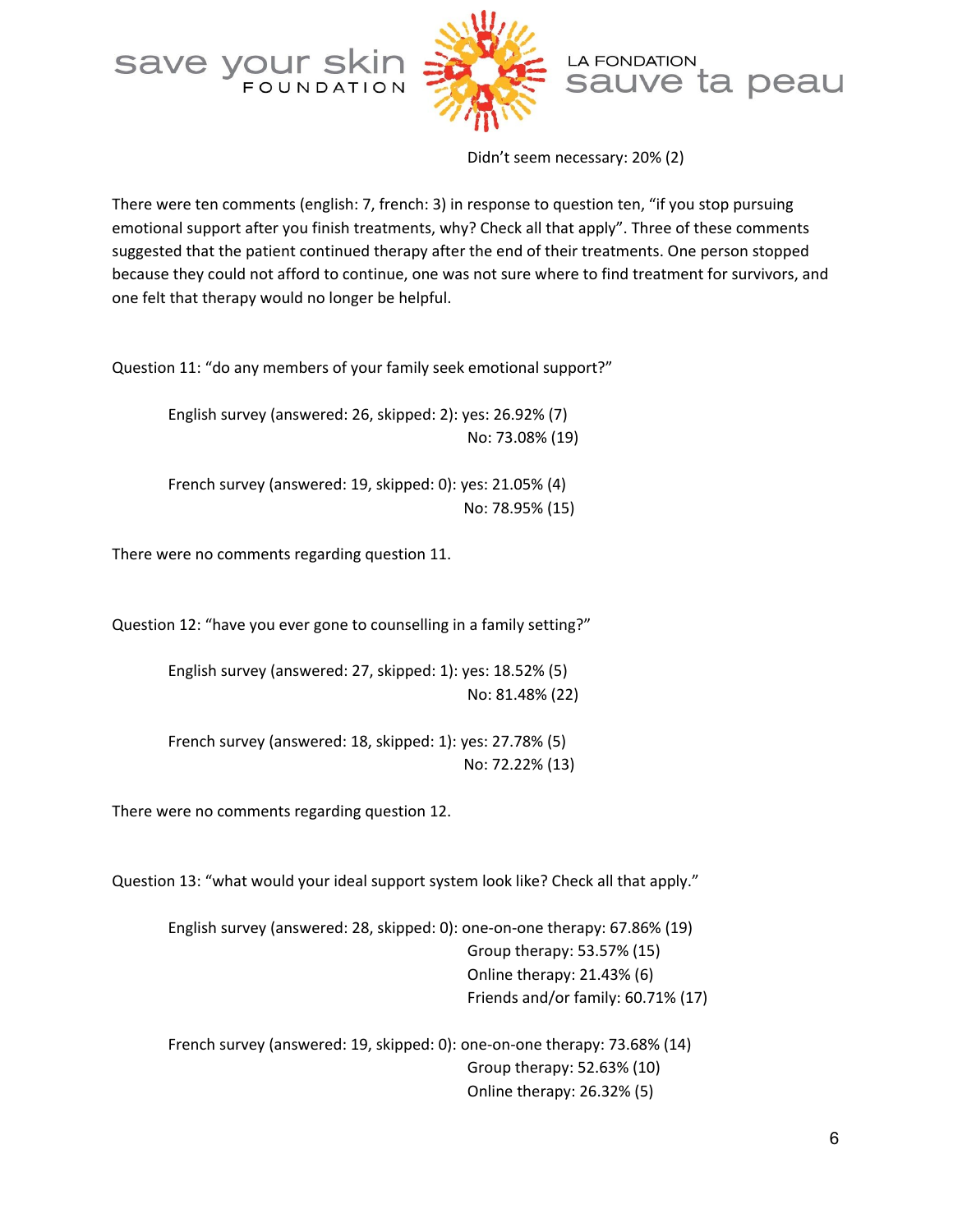

Friends and/or family: 47.37% (9)

There were three comments (english: 3, french: 0) in response to question 13, "what would your ideal support system look like? Check all that apply". One commenter demonstrated interest in finding an online support system, one would seek out a supportive family doctor, and the final comment would ideally continue to have access to patient organizations like Save Your Skin Foundation.

Question 14: "if you were participating in an online support system, what kind of resources would you like to see?"

English survey: answered: 17, skipped: 11 French survey: answered: 6, skipped: 13

There were twenty-three comments (english: 17, french: 6) in response to question 14, "if you were participating in an online support system, what kind of resources would you like to see?" We felt that this question was important, as online therapy and support systems are becoming increasingly popular. Of these comments, eight mentioned that they would like their online support systems to provide educational resources, including information about the medical system, treatments and treatment access, and ways to maintain their overall health. Four comments sought somewhere that they could find outlets for stress and support for their mental health. Specificity in demographic, including age, gender, and cancer type, were mentioned four times.

Question 15: "how would you describe your feelings throughout or after your cancer experience? Are these emotions ongoing, recurring, or occasional?"

English survey: answered: 23, skipped: 5 French survey: answered: 16, skipped: 3

There were thirty-nine comments (english: 23, french: 16) in response to question 15, "how would you describe your feelings throughout or after your cancer experience? Are these emotions ongoing, recurring, or occasional?" Twelve of these comments stated that their negative emotions are constant; nine said they were recurring, usually before scans or medical appointments; five said they were occasional; and seven commenters noted feeling more positive after their treatments had ended. Frequently cited emotions include fear, anxiety, grief, shame, depression, vulnerability, frustration, and hope.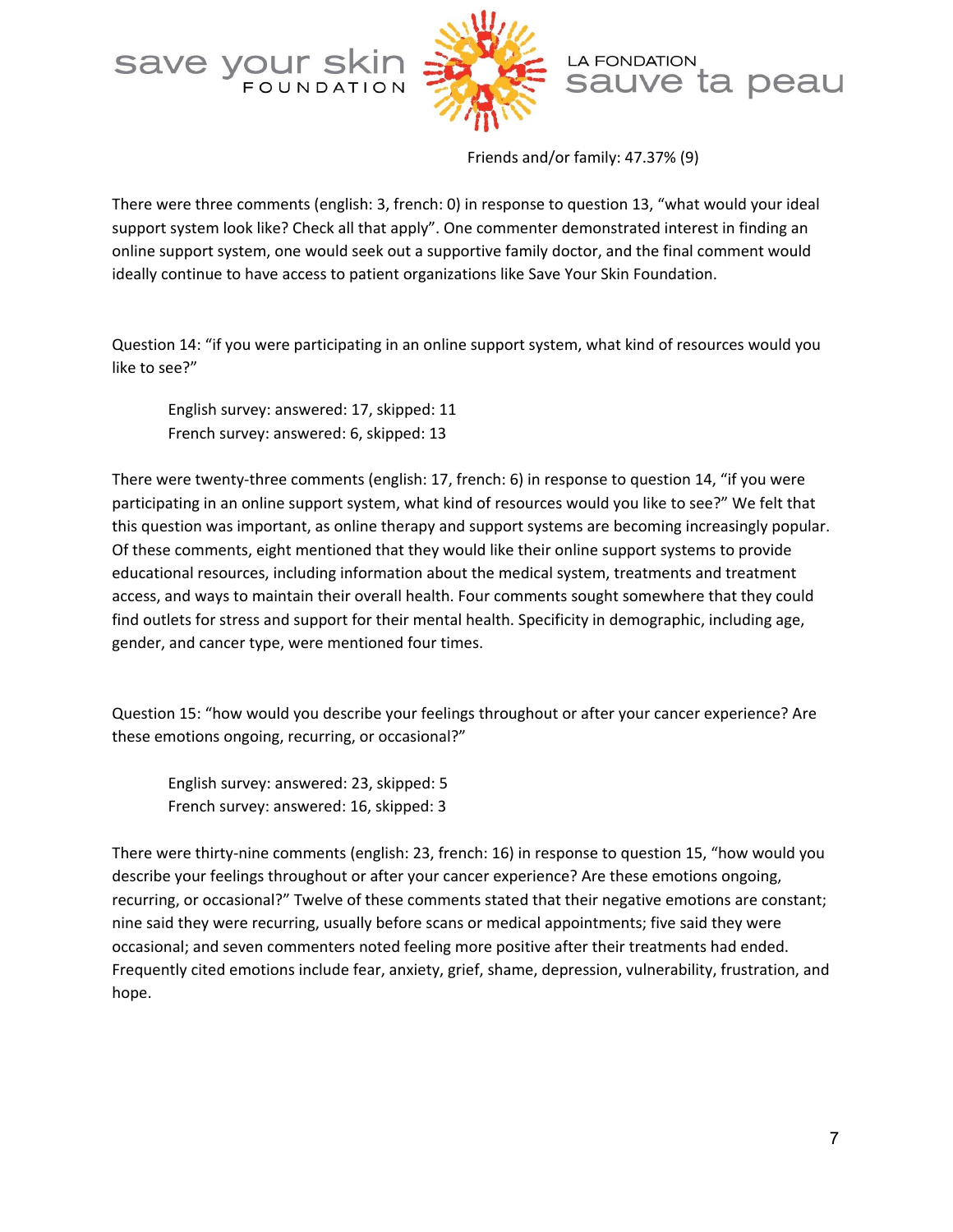



Question 16: "are there any other comments you would like to make about your cancer experience, and the affect it has had on your and/or your family's mental health?"

English survey: answered: 17, skipped: 11 French survey: answered: 13, skipped: 6

There were thirty comments (english: 17, french: 13) in response to question 16, "are there any other comments you would like to make about your cancer experience, and the affect it has had on your and/or your family's mental health?". Of these comments, ten mentioned that their cancer experience had changed their relationships with their family. Of these, three comments stated that their family had become closer through their experience, while five mentioned that it has damaged their familial relationships. Two of these comments mentioned the importance of being honest with your family, including children, about your experience. Three comments mentioned that they were more grateful for their life and optimistic for the future after their treatments ended, while six mentioned that they were still having difficulties feeling physically or emotionally as well as they had before their cancer diagnosis. Notably, the latter six comments were all made on the french survey. One comment mentioned difficulty navigating the medical system. Five comments expressed gratitude for assistance they received: one for their psychiatrist, two for their medical teams, and two for support groups like Save Your Skin.

#### **Conclusions**

Several conclusions may be drawn from the results of this survey. The first, which may be derived from question 1, is that the majority of patients seek emotional support during their cancer journey (english: 66%, french: 84.21%). Of the patients who were unable to receive this emotional support, the results for question 4 suggests that a large population of them wished that they were able to do so (english: 62.50%, french: 93.75%). The need for emotional support appears to be present and is not entirely satisfied, especially in the french-speaking provinces.

In the english survey, 35.71% attributed their not receiving emotional support to a lack of interest, or not realizing any was available. A majority of french survey participants (62.50%) did not receive therapy due to financial difficulties. 70.59% of french survey participants did not feel that support was available in their location, while 32% of english survey participants felt the same way. This may be related to the fact that only 35.29% of french survey participants feel that support was provided to them by their cancer centres, while 70.83% of english survey participants felt that it was. A similar percentage across both surveys (english: 60%, french: 64.71%) reported that their insurance providers covered therapy costs. Despite the relatively equal insurance coverage and presumably equal opportunities for therapy, these percentages suggest that the ways mental health assistance is advertised could be improved, especially in the french-speaking provinces.